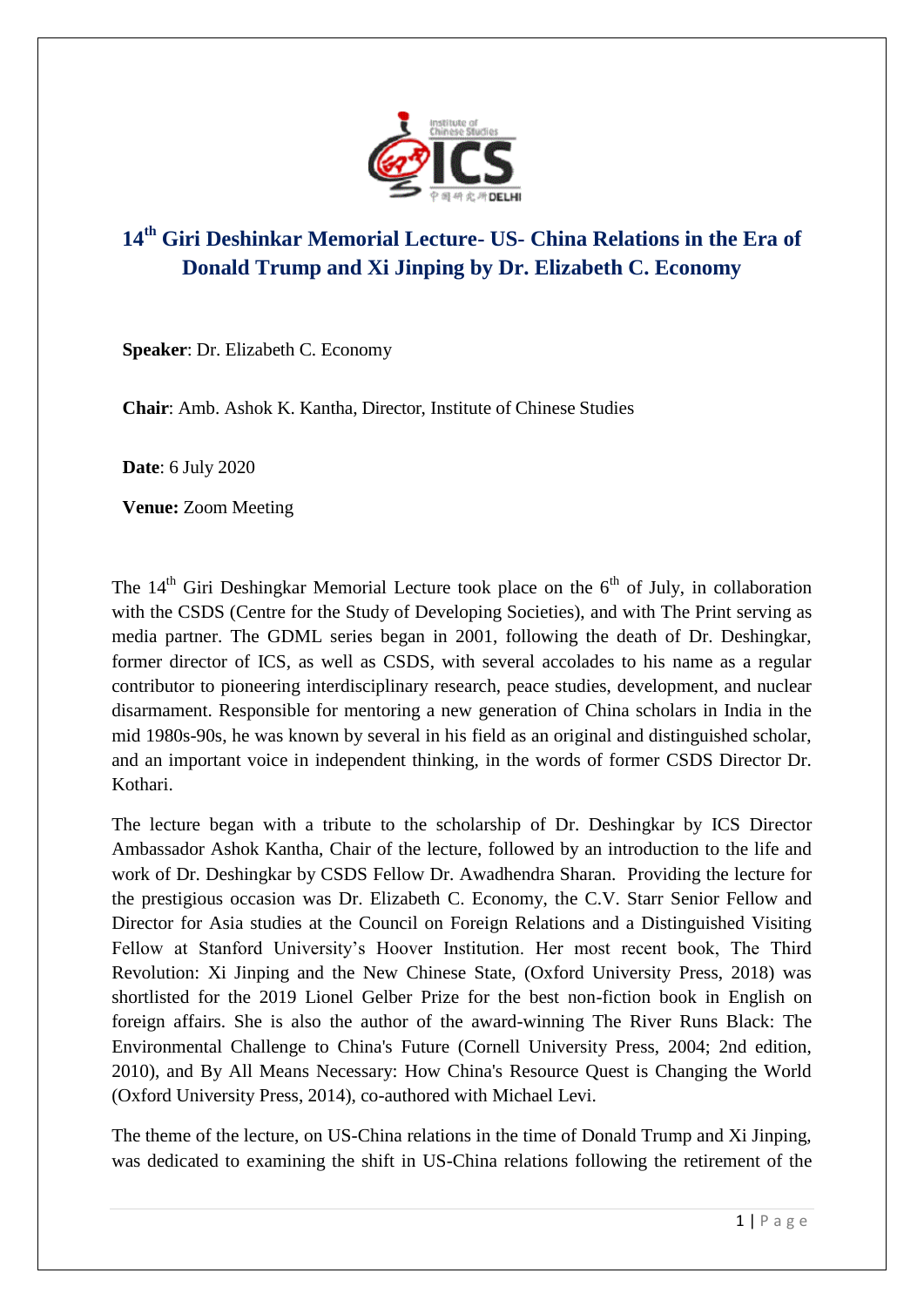Obama and Den Xiaoping governments, wherein the strategic policy of the US towards China shifted from an Engage-but-Hedge policy to the direction of Compete, Combat and Contain. Dr. Economy began the lecture by positing four aspects that marked, through tangible examples, the newer shift in US-China relations beginning in 2015.

The first aspect could be seen as Xi Jinping's leadership marking a more individualistic, oneman driven political system, as opposed to Den Xiaoping's form of more collective leadership. An example provided by Dr. Economy was the Anti-Corruption law introduced by the former. Research at Harvard University points out that over 40% of the leaders arrested as per the Anti-Corruption law were opponents of Xi Jinping's party.

A second shift pointed out was the re-assertion of the CPC in everyday discourses, and the lives of the people and the economy, as seen in the systems of mass surveillance put in place by the government, the growing presence of the question of privacy, as raised by Robin Lee, the social credit system, and the application of the same to MNCs, with over 300 metrics of evaluation that primarily centre around CPC preferences.

A third shift pointed out was the network of regulations and restrictions put in place in China, an important example of which was the limiting of foreign engagement with endeavours such as Made in China initiative of 2015, as well as moving the responsibility of foreign NGOs from the Ministry of Civil Society to the Ministry of Public Security. A fourth shift pointed out was the more expansive foreign economic policy of Xi Jinping as opposed to the more low-laying policy of Den Xiaoping, marked by China staking a more assertive claim of sovereignty over the South China Sea and Taiwan, growing concerns over China's political activities in the US, and the rapidly changing nature of the BRI.

Dr. Economy went on to further examine the two trends in the Trump-led US government in the wake of the Xi Jinping era, the first being the President himself, who possesses a narrower focus on trade, trade with North Korea, and a very reactionary combatting towards China, with little to no concern over global development. The second trend comprises of several key stakeholder within the governmental structure, who possess and attempt to develop a strong sense of global cooperation and diplomatic alliances facing up against China. Developments on this end can be marked by the US' efforts in freeing up the Indo-Pacific, establishing the Blue Dot Network, easing MNC licensing, and urging countries to look more closely at their BRI agreements in order to prevent debt later. Even as Trump pulls out from the WHO, close leadership within the US lead to larger changes in the system of multilateral institutions, such as the successful combatting of Chinese efforts to introduce the BRI in several UN bills.

Dr. Economy pointed out the US effort to maintain a democratic front, as seen in collaborations with Taiwan, and the larger trend of decoupling marking the worst moment in US-China relations since Tiananmen, with Covid-19 only proving to the US further that China may not be trusted , even as the US attempts to lead the world order again, in order to not lead towards the escalation of a cold-war situation with China.